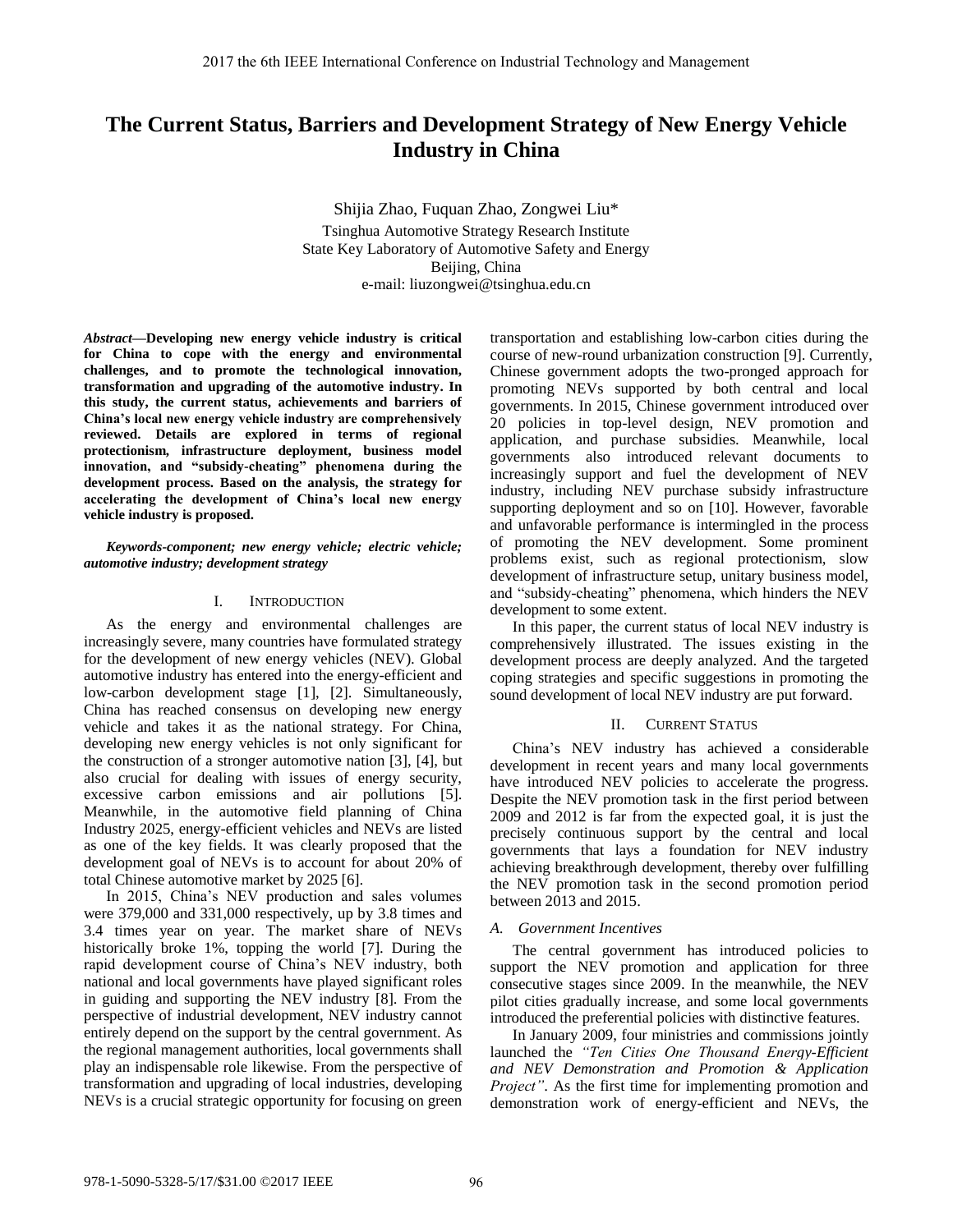*Project* plays a positive role in increasing public awareness of NEVs and enlarging the market shares. The various supportive policies issued by local governments provided powerful safeguard for the promotion work between 2009 and 2012.

During the second NEV promotion period (2012-2015), local governments issued policies in development planning, financial subsidy, promotion plan, and infrastructure setup in line with their own fiscal capacity, which played an active driving role in the development of local NEV industry.

During the third NEV promotion period (2016-2020), combined with *Notice on NEV Promotion and Application Financial Support Policy from 2016 to 2020*, local governments accelerate the layout of NEV industry. Multiple provinces and cities have clearly defined the NEV development directives and relevant subsidy standards in 2016, and others are speeding up the formulation of their regional policies. Local governments introduce multiple preferential policies to intensify the NEV promotion, such as without implementing traffic restriction and purchase quota, electricity price discount, free parking, releasing new energy freight car traffic permit, and vehicle license for free [11].

## *B. NEV Market Development*

From 2009 to 2012, 25 demonstration cities promote 27,432 energy-efficient vehicles and NEVs, including 23,032 units in public service domain, and 4,400 units in private domain. There is a certain gap for achieving the fixed goal of 10% of automotive market share.

From 2013 to 2015, the promotion areas are extended to 39 demonstration areas, 88 cities, with promoted NEVs 383,285 units, completion rate reached 114% [7]. The areas with high promotion rate of NEVs are concentrated in the Beijing-Tianjin-Hebei Region, Yangtze River Delta and Pearl River Delta, with concentration ratio up to 63%.

In terms of NEV promotion purpose, NEV mostly promoted in the public service domain accounted for the majority. The private and public service area accounted for 35.78% and 64.22% respectively. Among the promoted vehicles, passenger cars were dominant. The promotion amount of battery electric passenger cars and plug-in hybrid electric passenger cars were 168,100 units and 71,207 units respectively; the promotion amount of battery electric buses (including battery electric special-purposed vehicles) and plug-in hybrid electric buses were 118,385 units and 25,587 units respectively, as indicated in Fig. 1. Besides, fuel cell vehicles were being in the starting stage of product development at present, merely promoted for 6 units in 2015.



Figure 1. Proportion of NEV promotion models from 2013 to 2015.

During the NEV promotion process, Beijing, Shanghai, Guangdong, Zhejiang and Jiangsu set an example for other cities nationwide in creating new models, and innovation by combining with their own distinctive urban features, thus forming unique promotion highlights [12], [13].

## III. BARRIERS

The production and sales volumes of NEVs grow rapidly in China, which is the achievement reflection of supportive policies issued by the central and local governments. The local governments play a government-dominated role in the promotion and application process according to the state will of gradually improving supporting policies. However, some prominent problems still be exposed during the development process of local NEV industry.

#### *A. Regional Protectionism*

As the national strategy emerging industry, NEV industry obtains a large quantity of capital subsidies from the central government. However, regional protectionism tendency exists in the NEV promotion and application process at present. The major reason is that local governments are driven by their own interests and they expect to help local enterprises obtain subsidies from the central through introducing various local policies, thus making enterprises create more tax revenue and profits for the local governments. Regional protectionism modes are various which mainly include local enterprise restrictions, technological standard restrictions, and miscellaneous procedure restrictions.

Regional protectionism separates the NEV market, which is against the market operating rule, and imposes restrictions on the regular development of enterprises. Moreover, it even damages the consumers' interests, and deviates from the national strategic directions of developing NEVs, severely hindering the development and promotion of NEV industry in China [14]. Meanwhile, some local governments have many excuses in fulfilling their subsidy promises to the automotive enterprises, which impedes the promotion of NEVs and poses negative effects on the credit standing of local governments.

## *B. "Subsidy-Cheating" Phenomenon*

To promote the development of NEV industry, the central and local governments introduce plenty of supportive policies, especially in financial support. Although the subsidy policies play a crucial role in the development of excellent enterprises with quality technologies and products, some enterprises seize the chance seeking unjust benefits, which poses negative effects on the sound development of NEV industry.

Tempted by the high subsidies, some manufactures overlook the product quality and performance, causing inferior reliability of some NEV products in the market. The local governments are lack of strict examination in product parameters and quality inspection while allocating subsidies. Meanwhile, systematic regulation mechanisms are also lack in the application and allocation of NEV subsidies, which indirectly increases the possibility for "subsidy-cheating"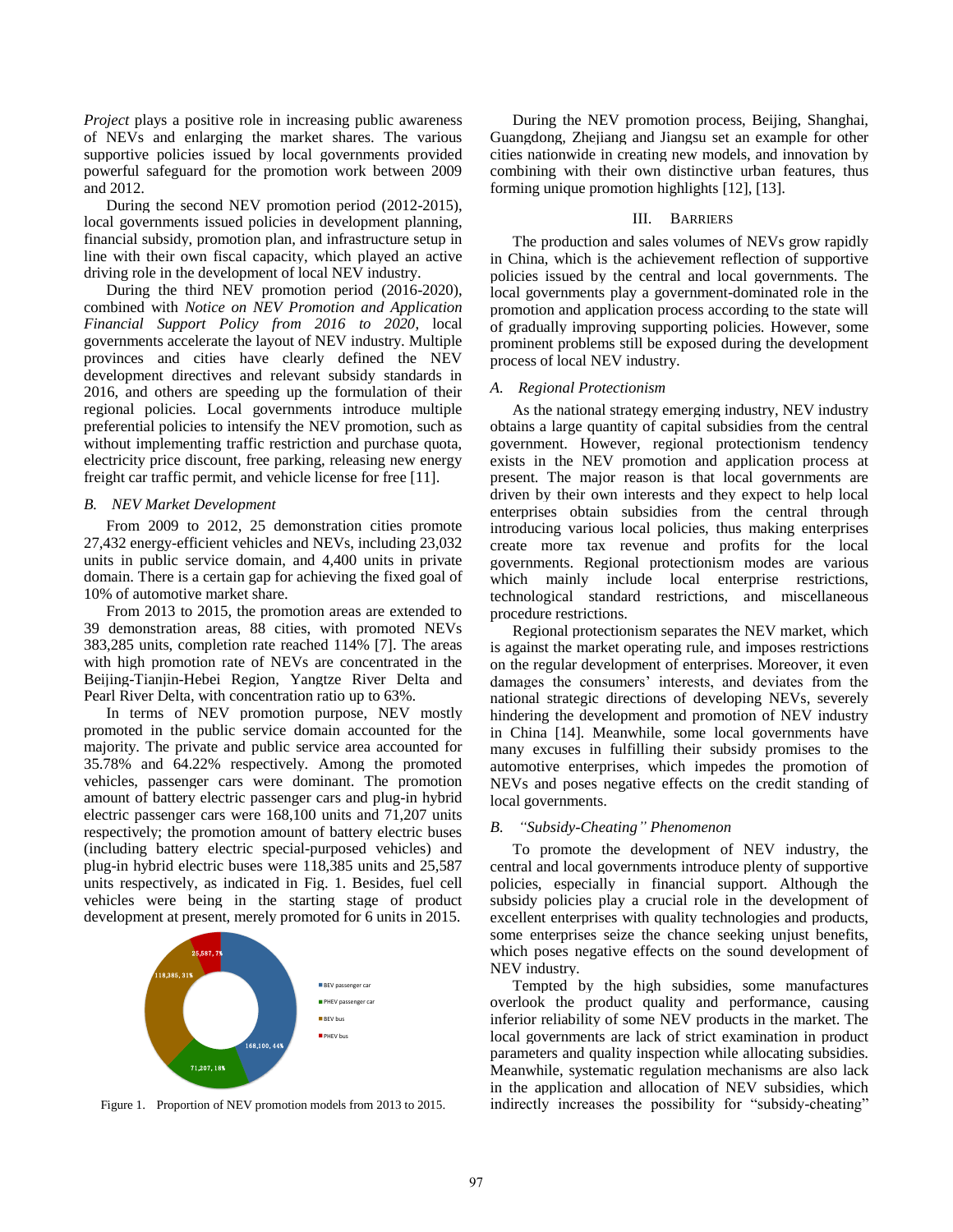enterprises. The "subsidy-cheating" phenomena result in confusion to some extent, and affect the development of NEV industry to some extent.

## *C. Infrastructures*

One of the main bottlenecks for constraining NEV promotion and application is insufficient charging infrastructure setup, and lack of regional construction planning. By the end of 2015, NEV ownership in China reached 583,200 units, while merely matching 49,000 various AC and DC chargers, and 3,600 charging stations, as indicated in Fig. 2. The proportion of vehicles compare with chargers is far less than the actual demands, difficult to meet the daily operating requirements of NEVs effectively.



Figure 2. Quantity of NEV chargers and stations.

There are four major problems in infrastructure setup. Firstly, some local governments are lack of attention to the development of charging infrastructure, without a clear development path, deficient in supporting policies and insufficient promotion of advanced patterns in some regions, like Wanbang charging mode [15], [16]. Secondly, do not properly deal with the relationship among right, responsibility and benefit. Inadequately consider the charging infrastructure setup in the relevant planning of urban construction. Insufficiently promote the coordination of sites that are difficult to install charging infrastructure, like residential areas and social parking lots. Charging infrastructure financial and taxation policies mismatch with electric vehicle supportive policies, causing inadequately attracting social capital [17]. Furthermore, charging network is not sufficiently connected. The established chargers are mainly used to meet the enterprises' own needs and they are "isolated islands", lack of effective mutual communication, and wasting a lot of public resources. Meanwhile, charging network and power grid is lack of effective combination. The out-of-order charging infrastructure setup will increase the burden of power grid, and enlarge differences between peak and valley, and even may threaten the safety of power grid in server cases [18]. At last, use ratio of chargers needs to be improved, and local governments are lack of effective management and protection mechanisms for charging infrastructure. Numerous public charging parking lots are occupied by non-electric vehicles, and charging lots are occasionally considered as common parking lots, reducing the efficiency of resource allocation of charging infrastructure, and even increasing the burden of NEV consumers.

## *D. Innovation and Business Models*

As the "newly-born" products, NEVs are still in weak status compared with traditional vehicles, and need more development impetus by business model innovation, which is far from satisfied [19]. In 2015, traditional passenger cars accounted for 85.9%, while NEVs only took 45.4%. It follows that NEVs have great potentialities in passenger car field compared with traditional vehicles, as indicated in Fig. 3.





Figure 3. Contrast sales between new energy passenger cars and commercial vehicles in China.

Firstly, NEV industry still mainly adopts the traditional business model in various regions, namely outright purchase pattern, especially dominated by group clients (like bus companies). Group clients directly trade with NEV manufacturers, continuing the traditional model of "cash on delivery". Secondly, some local governments are lack of support and guidance for the exploration and innovation of business models, and the application of new-type business models like time-sharing rental, vehicle leasing, sales replaced by rental, and battery leasing is limited. The gap in the business models possessing profitability and sustainable development remains to be filled. Thirdly, during the process of promotion and application of NEVs, local governments do not consider the particularity of NEV products, and frequently copy the traditional automotive business models, lack of making use of NEV product features sufficiently to innovate business models, thus promoting the marketization of NEVs.

#### IV. DEVELOPMENT STRATERGY

The sound development of NEV industry in China should be based on the effective interaction between the central government and local governments. The central government should make national top-level design, point out the strategic direction, and reform the assessment mechanisms of local governments, and clearly define the goal orientation of local NEV industry development, and give appropriate encouragement and incentives. Meanwhile, stepwise formulate more scientific and reasonable mechanisms, such as leading in NEV, CAFC (Corporate average fuel consumption), and carbon emission credits trading system, to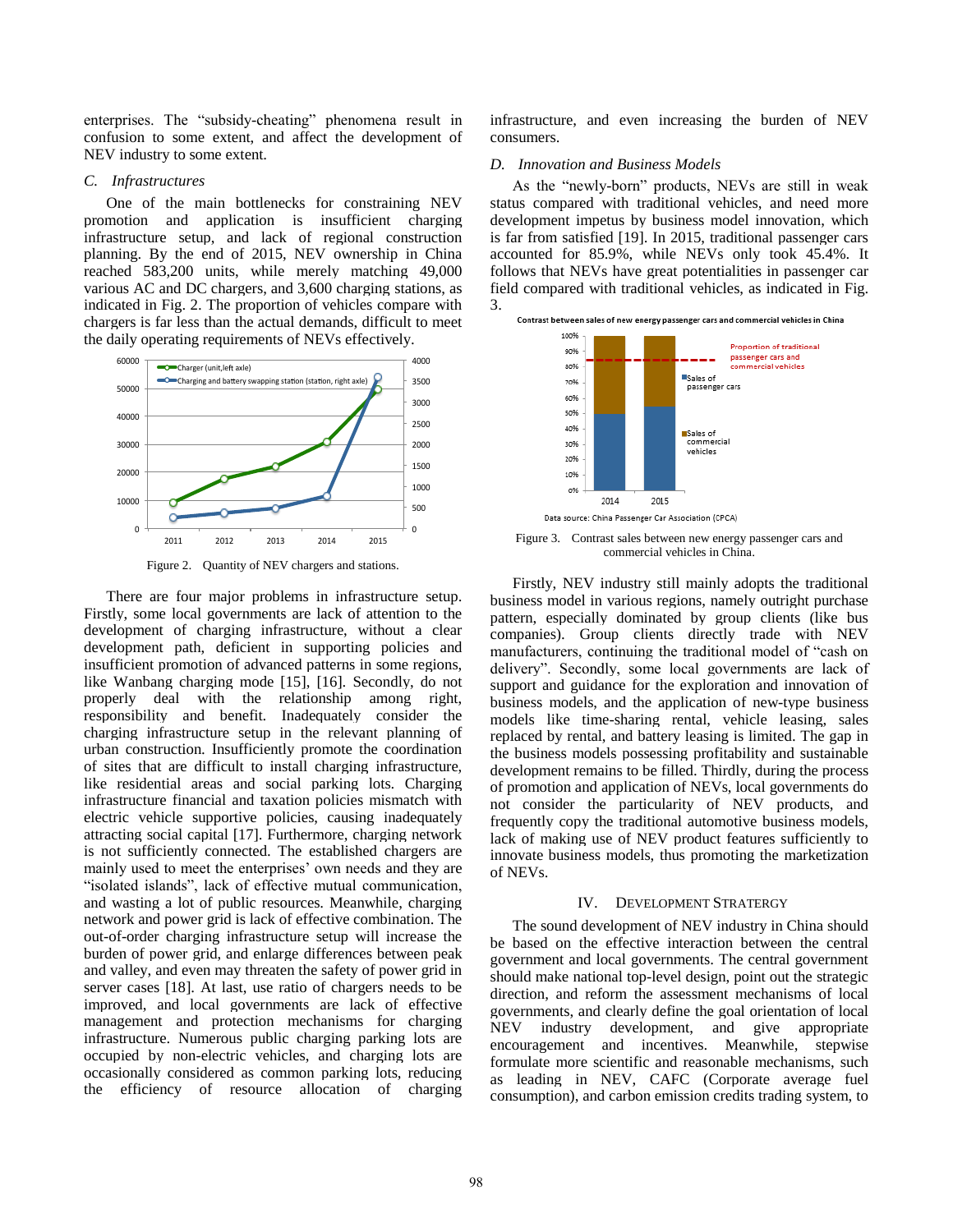give full play to the regulatory role of market. In fact, the Chinese government is actively promoting it. Local governments should resolutely implement the national strategies, and safeguard the unified market of NEVs and reasonably formulate the local government plans combined with local conditions, and highlight local features, such as preferential policies of without carrying out traffic restriction and purchase quota for NEVs in megacities. The infrastructure advancement and model innovation are especially required to be facilitated by local governments.

# *A. Top-Level Design*

Local governments should spare no effort to implement the strategic deployment of central government in regard to NEV development, strengthen understanding of market disciplines, opening orders, and innovation rules, and release vitality of local NEV industry.

Firstly, local governments should straighten up the management system of local NEV industry, formulate toplevel design for the development of regional industry, and earnestly complete the organization and implementation tasks of technology plans. Secondly, local governments should formulate systematic, continuous, and transparent portfolio policies standing in the height of economic transformation and upgrading and building energy-efficient and low-carbon society. Actively implement the transformation of government functions, comprehensively arrange and deploy long-term and feasible promotion and application policies of local NEV industry, and accomplish government regulation work, and facilitate the sound and sustainable development of local NEV industry. At last, local governments should accelerate the setup of major supportive platforms, like popular entrepreneurship, crowd-sourcing, collective support and crowd-funding platforms, effectively give full play to the roles of innovative subjects including enterprises, universities, and scientific research institutions, optimize entrepreneurial innovation ecology, and coordinate innovation resources, and improve innovation efficiency, and set up complete NEV innovation systems and innovation value chains.

# *B. Private Market*

Local governments should actively seek entry points of private consumption markets of NEVs from the perspective of customer demands, and explore the duplicable successful promotion models stepwise.

Firstly, local governments should formulate clear promotion planning, policies and programs, including the promotion and application amount of NEVs, supporting infrastructure setup, relevant supportive polices, and operation management models, and strengthen the supervision over law enforcement. Meanwhile, based on the requirements of long-term and sustainable development, break away from the awareness of "regional protectionism", and ensure the unified market during incubation period for NEVs, and resolutely prevent the occurrence of "subsidycheating" phenomena. Secondly, local governments should further increase the purchasing in public field, and strengthen extension in public sector such as bus, taxi, environmental sanitation and logistics, improve the utility rate of NEVs in the state-financed vehicles. Actively conform to the requirements of Implementation Plan for Purchasing NEVs by Governments and Public Institutions, namely the proportion of NEVs in state-financed vehicles no less than 30%, and vigorously promote in the rental field. Furthermore, compared with traditional passenger cars, new energy passenger cars still possess huge market size. Local governments should actively exploit private consumption market, and provide convenient conditions for private consumption in vehicle loan, insurance, parking, traffic, and service, and prioritize to promote for the conditional areas, and form scale effects as soon as possible. Finally, strengthen format innovation of business models. Local governments should promote the innovation and application of business models in NEV field, and effectively improve the cognition degree of NEVs for consumers.

# *C. Infrastructure Deployment*

Local governments should vigorously promote the implementation of new national charging standards, and old charger transformation project, and connect the charging infrastructure, and deal with three key problems, namely standardization of charging port, upload data, and settlement system. Oriented to the setup of future electric smart cities, expand multiple business models by attracting the social capitals, and accelerate the development of charger networks and hydrogen fueling stations in medium and large cities, and sufficiently encourage the local governments to play a due role.

Firstly, local governments should practically strengthen organization leadership and compile NEV promotion and application implementation plans between 2016 and 2020 combined with regional actual conditions. According to the principle of "chargers and stations before vehicles", local should accelerate the formation of charging infrastructure system featuring appropriate advance, reasonable layout, and scientific and high-efficiency. Secondly, local governments should positively introduce special encouragement measures in old charger upgrading in line with the new national standards, and complete the upgrading as soon as possible. Thirdly, local government should innovate the charging infrastructure setup, and operation models, and actively learn the advanced promotion experience from other areas, like "crowd-funding" model in Changzhou. Fourthly, local governments should strive to promote the connectivity of charger data in the region, and its smart connectivity with power grid, further improving charging efficiency. Positively build national advanced smart charging service demonstration areas, and lay a foundation for the nationwide connectivity. Fifthly, the trend of ecology remolding and industrial transfer make new-round urbanization face a crucial opportunity. Under the synergy effects of urban agglomeration, the middle and lower reaches of Yangtze River, Northeast urban agglomeration, and Chengyu urban agglomeration may establish a unified charging infrastructure standard system by optimizing resource allocation, which will promote the development of local NEV industry.